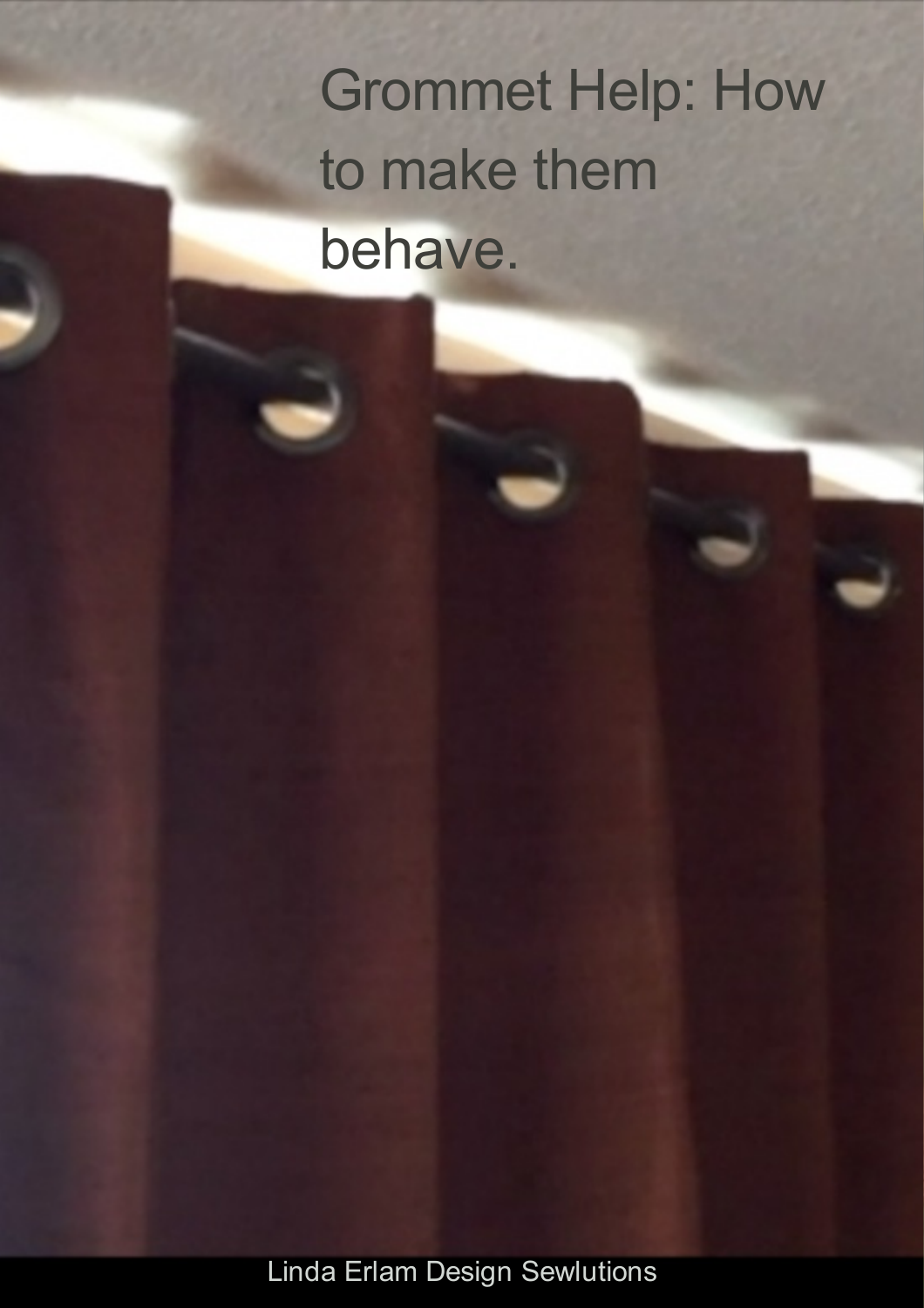

For demonstration purposes I've used a small curtain and threaded it onto the rod. You may not be able to do that with your full-length curtains, but if you understand the process, you won't have troubles.

1.Thread the curtain onto the rod. Arrange the folds and pleats as evenly as possible.

2. Lay the curtain on your worktable, window-side of the curtain visible.



3. Check the spaces between the folds and make sure they are about the same width.

4. Calculate the spaces and even them out.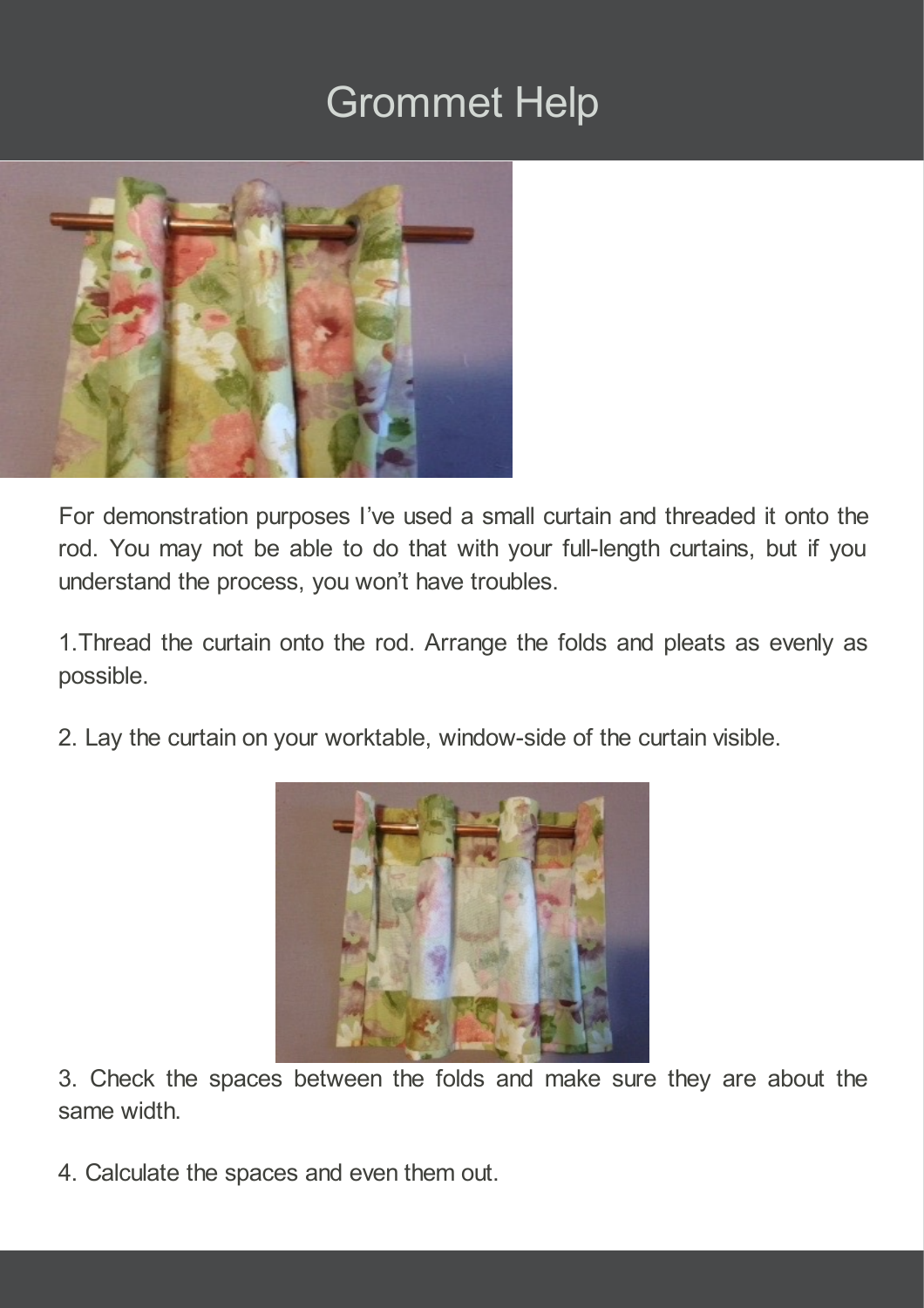Divide the rod length by half the number of grommets.

For example: if the rod is 20 inches long, and you have 6 grommets, divide 20 by 3. From the center of one 'pleat' to the center of the next, along the back, will be 20 divided by 3 equals just shy of 7 inches. If you need 3 inches to create a good forward fold, then the space between the grommets along the rod will be 4 inches.



5. Thread a needle with upholstery weight thread and take a small double stitch on the window-side edge of the first grommet. Extend the thread to the next grommet, window side edge, and lock-stitch it in place. The amount of loose thread is equal to the number you calculated in the previous step as the distance between folds.

6. Take the next stitch on the window-side edge of the next grommet. This stitch should lie gently on the fold which extends toward the window. Continue with these stitches along the curtain.